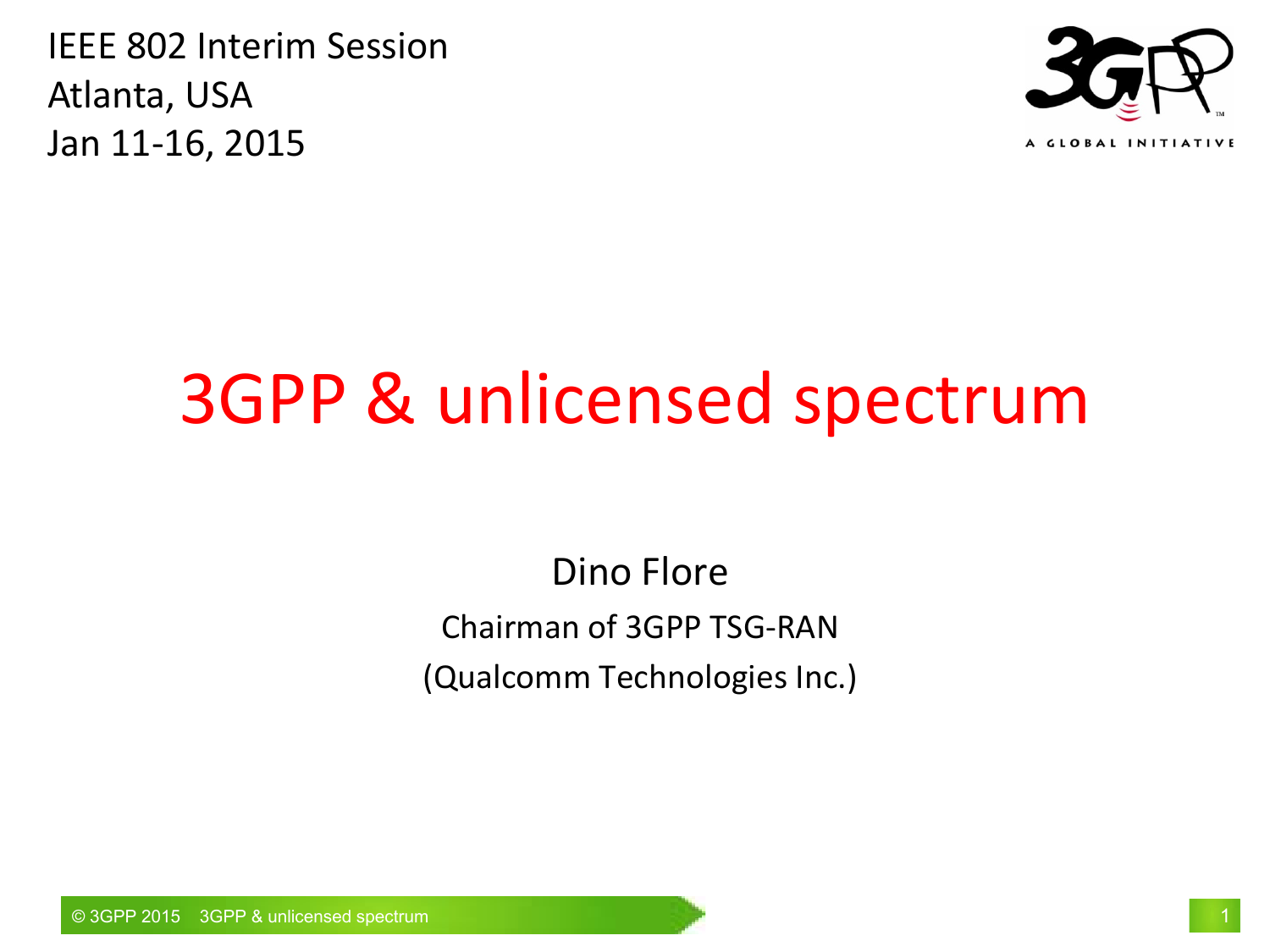

#### **Outline**

Introduction

#### LTE/Wi-Fi interworking

LTE over unlicensed

Cooperation with IEEE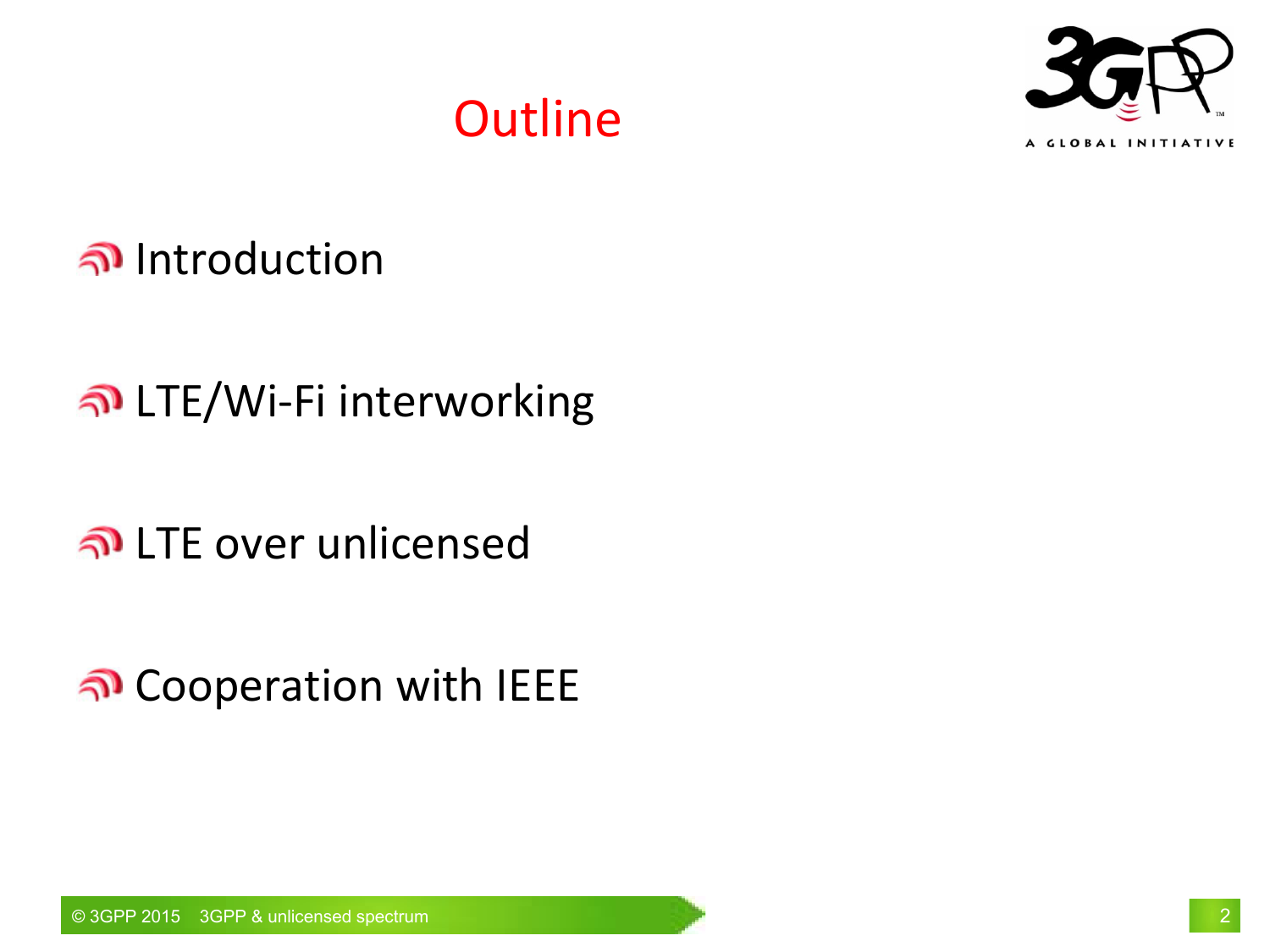#### Introduction



Licensed spectrum remains 3GPP operators' top priority to deliver advanced services and user experience

- Opportunistic use of unlicensed spectrum is becoming an important complement for operators to meet the growing traffic demand
- Moving forward 3GPP operators will have two options to offload traffic to unlicensed spectrum:
	- 1. Wi-Fi (via LTE/Wi-Fi interworking)
	- 2. LTE over unlicensed
- n It will then be up to each individual operator to choose which approach to use, which will depend on a number of factors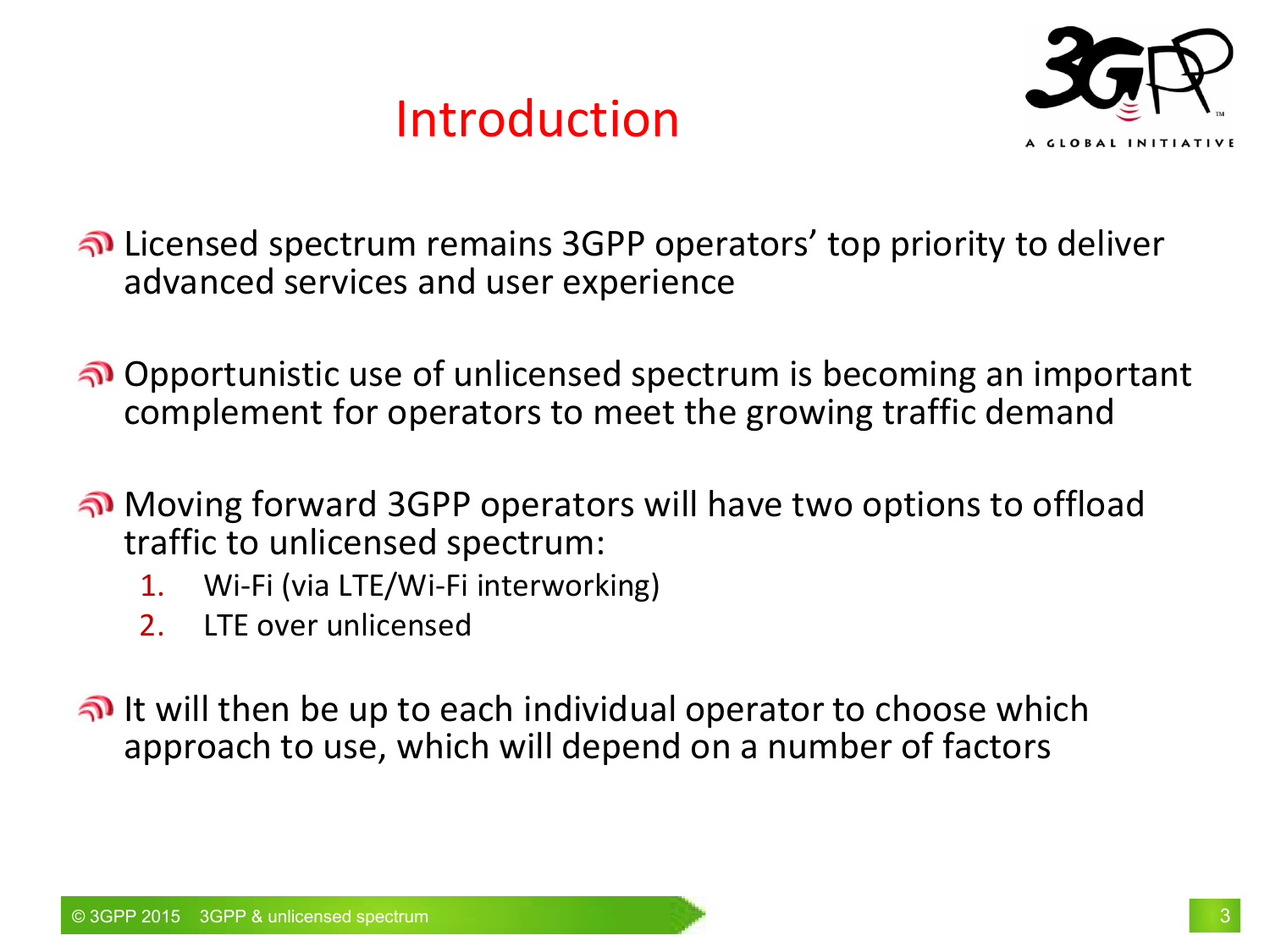

#### *LTE/Wi-Fi interworking*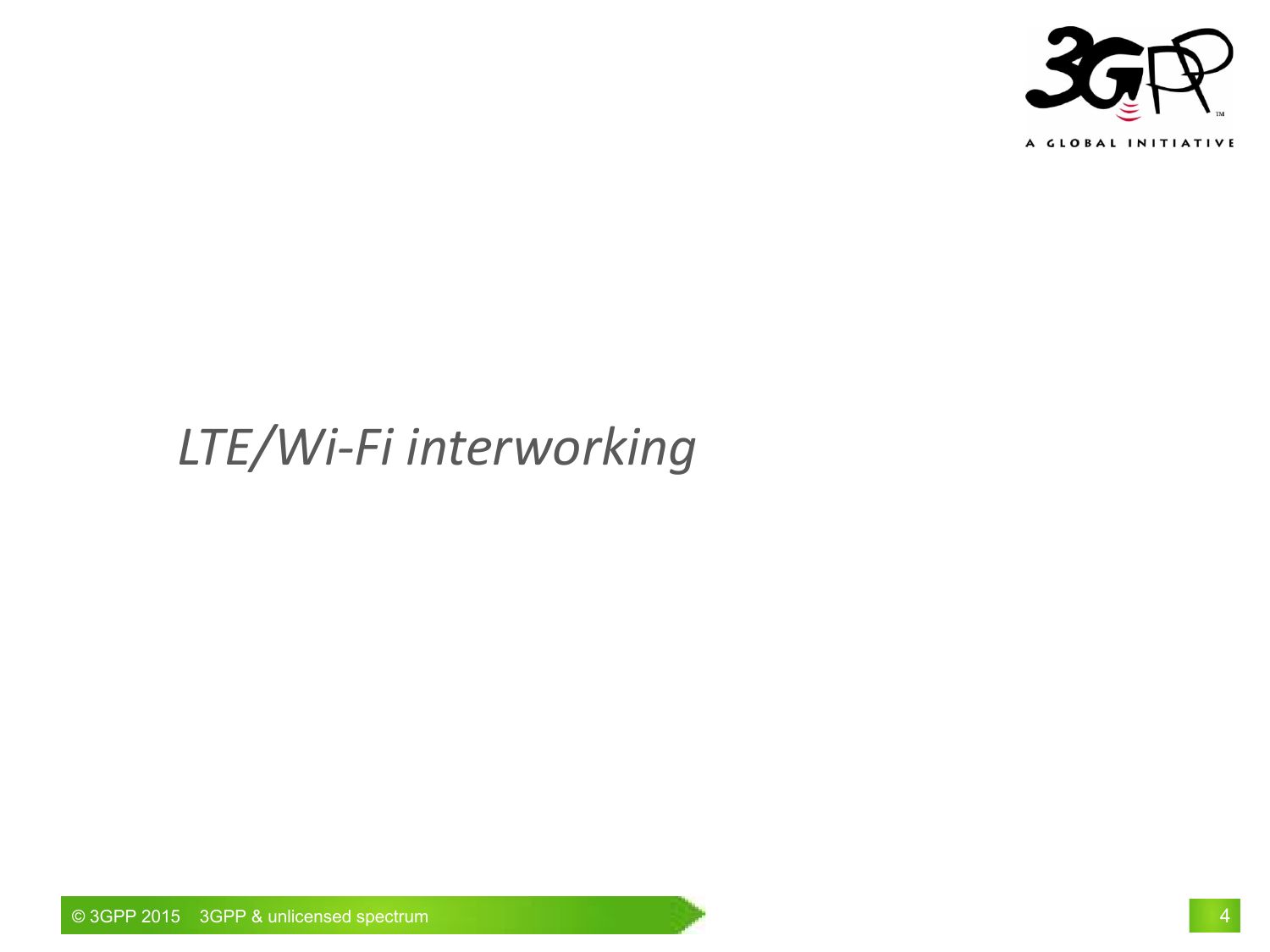

# Brief history of LTE/Wi-Fi interworking

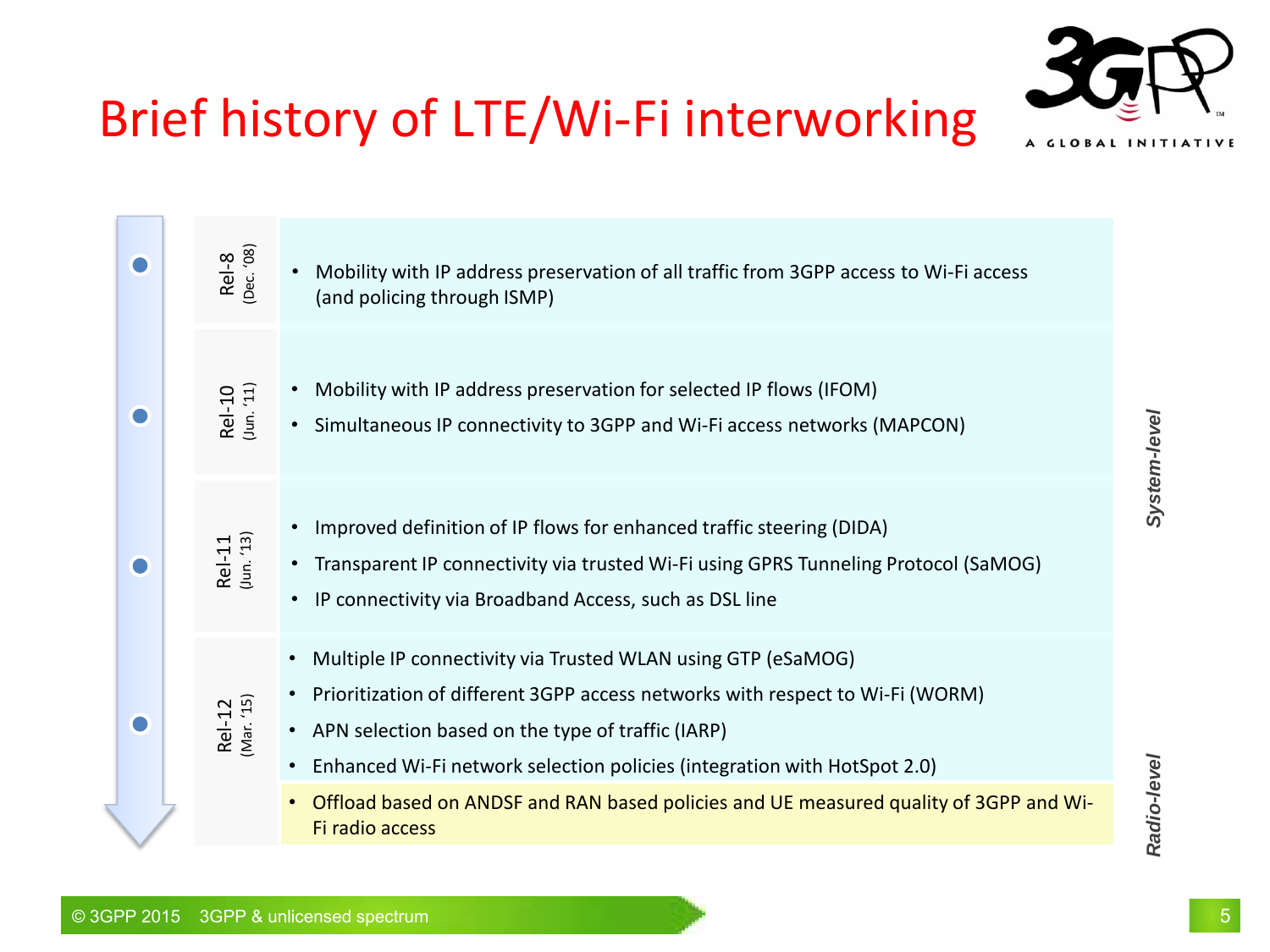# LTE/Wi-Fi interworking



**n** Framework being developed since the first release of LTE, Rel-8

- With tighter and tighter forms of interworking added in subsequent releases
- See previous slide for a brief history of the LTE/Wi-Fi interworking capabilities developed by 3GPP
- New proposals for even tighter radio-level interworking are currently being evaluated for Rel-13, including:
	- LTE/Wi-Fi aggregation
	- Enhanced network controlled mobility, via enhanced UE measurement reporting and network steering capabilities
	- Interface between LTF eNBs and Wi-Fi APs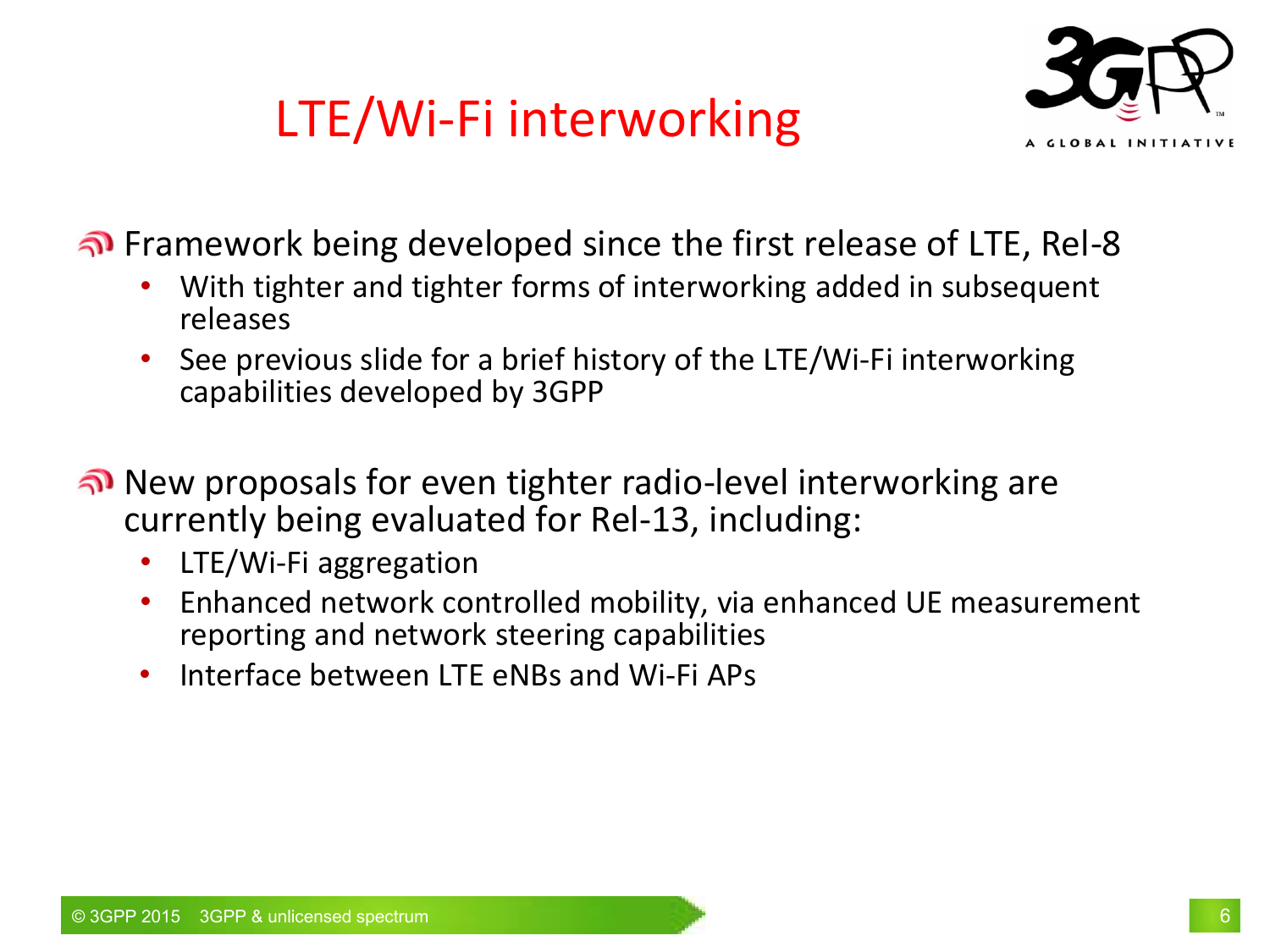

#### *LTE over unlicensed*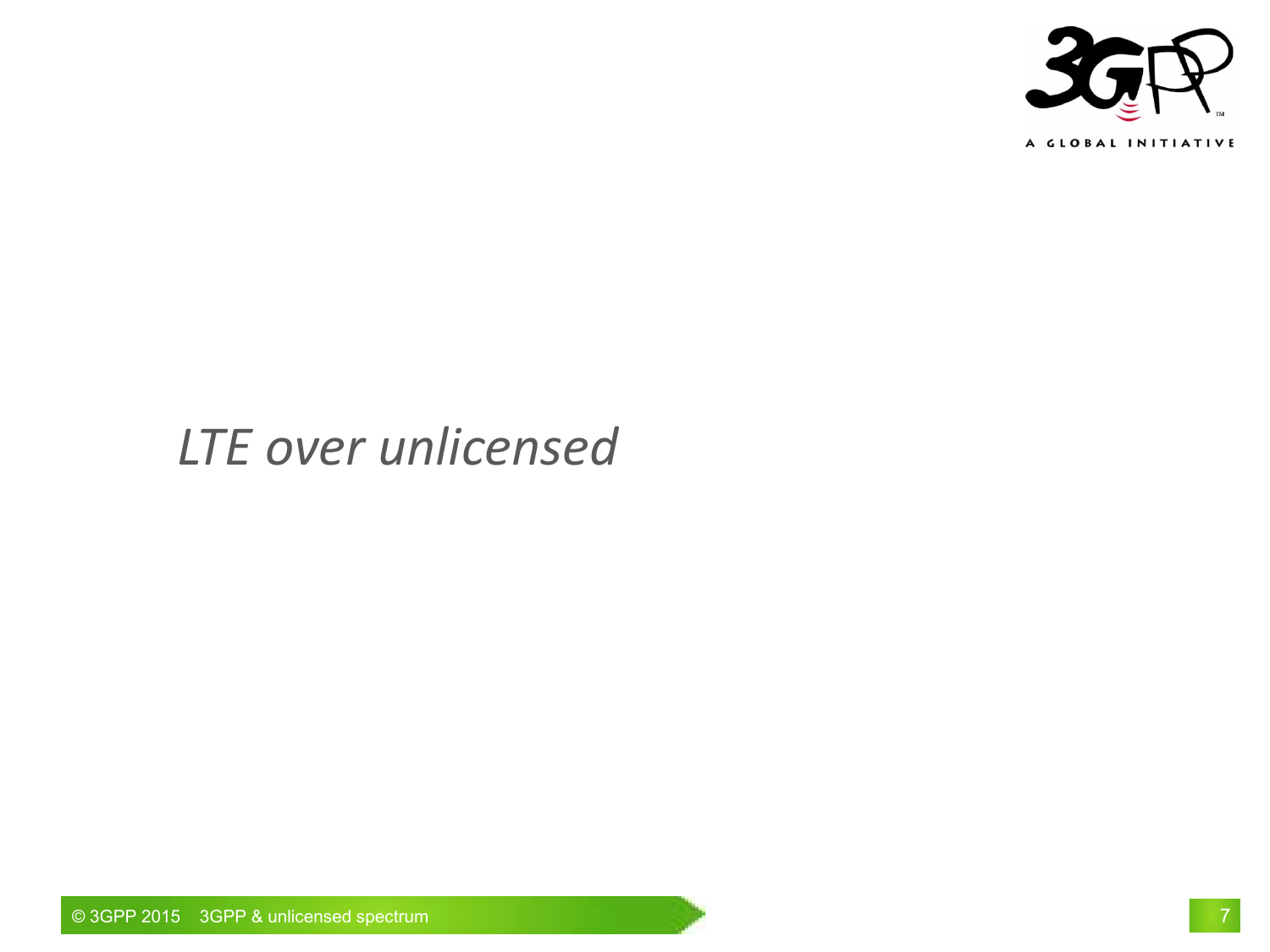



The discussion was kicked off by a workshop in Jun. 2014, which established the initial priorities [\(RWS-140029](http://www.3gpp.org/ftp/workshop/2014-06-13_LTE-U/Docs/RWS-140029.zip)):

 $\Rightarrow$  5 GHz band

 $\Rightarrow$  Global solution that can work across regions

**■ Licensed-Assisted Access operation** 

- Aggregation of a primary cell, operating in licensed spectrum to deliver critical information and guaranteed Quality of Service, with a secondary cell, operating in unlicensed spectrum to opportunistically boost data rate
- The secondary cell operating in unlicensed spectrum can be configured either as downlink-only cell or contain both uplink and downlink

**■ Fair coexistence between LTE and Wi-Fi as well as between LTE operators**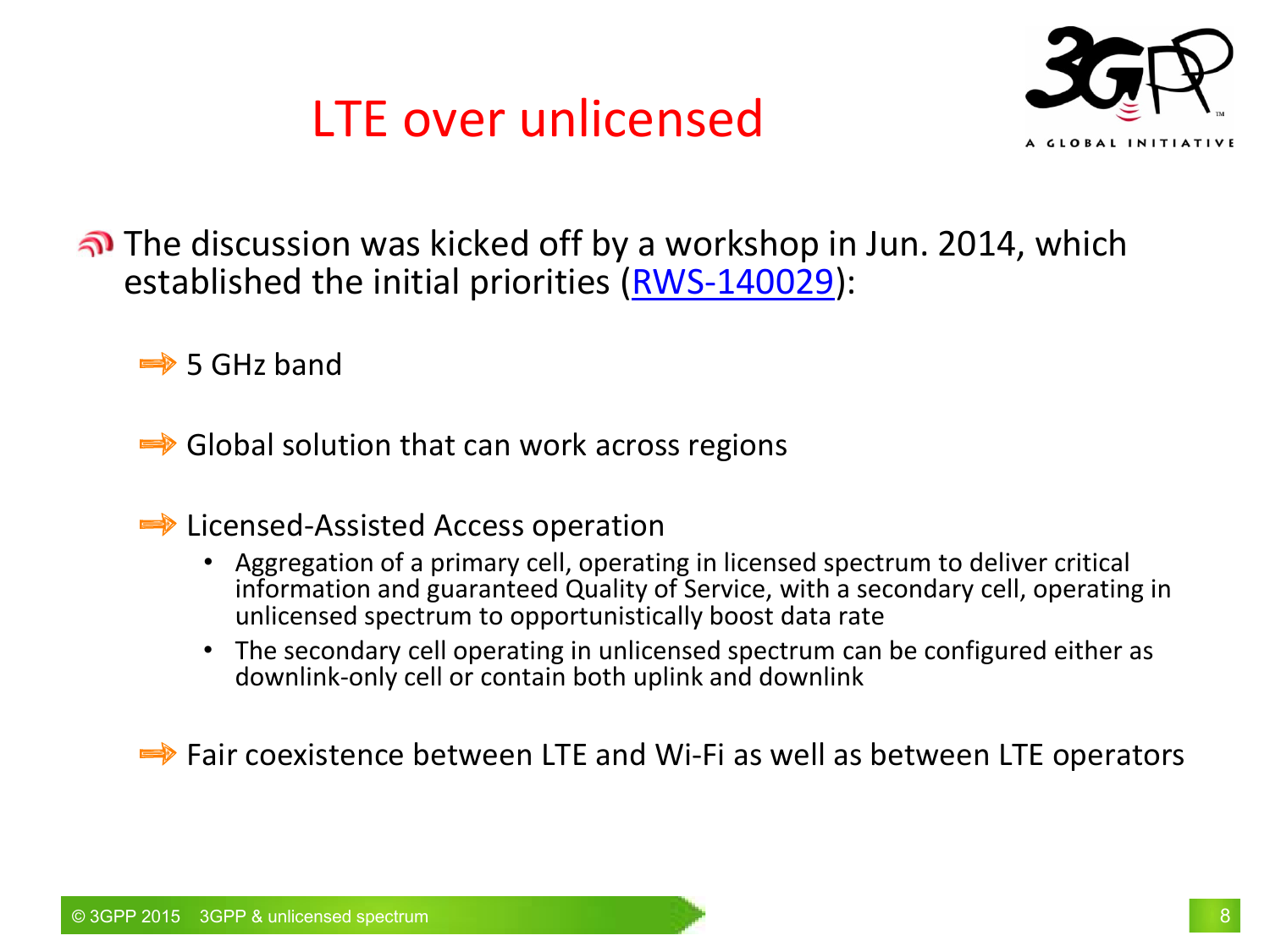Licensed-Assisted Access (LAA)



The feature is targeting completion in Rel-13, which is scheduled to freeze in Mar. 2016

The Study Item (SI) was approved by RAN in Sep. 2014 and is scheduled to complete in Jun. 2015

• Main SI goal: study the LTE enhancements needed to operate in unlicensed spectrum and to ensure fair coexistence with Wi-Fi

The detailed SI description is available in [RP-141817](ftp://ftp.3gpp.org/tsg_ran/TSG_RAN/TSGR_66/Docs/RP-141817.zip)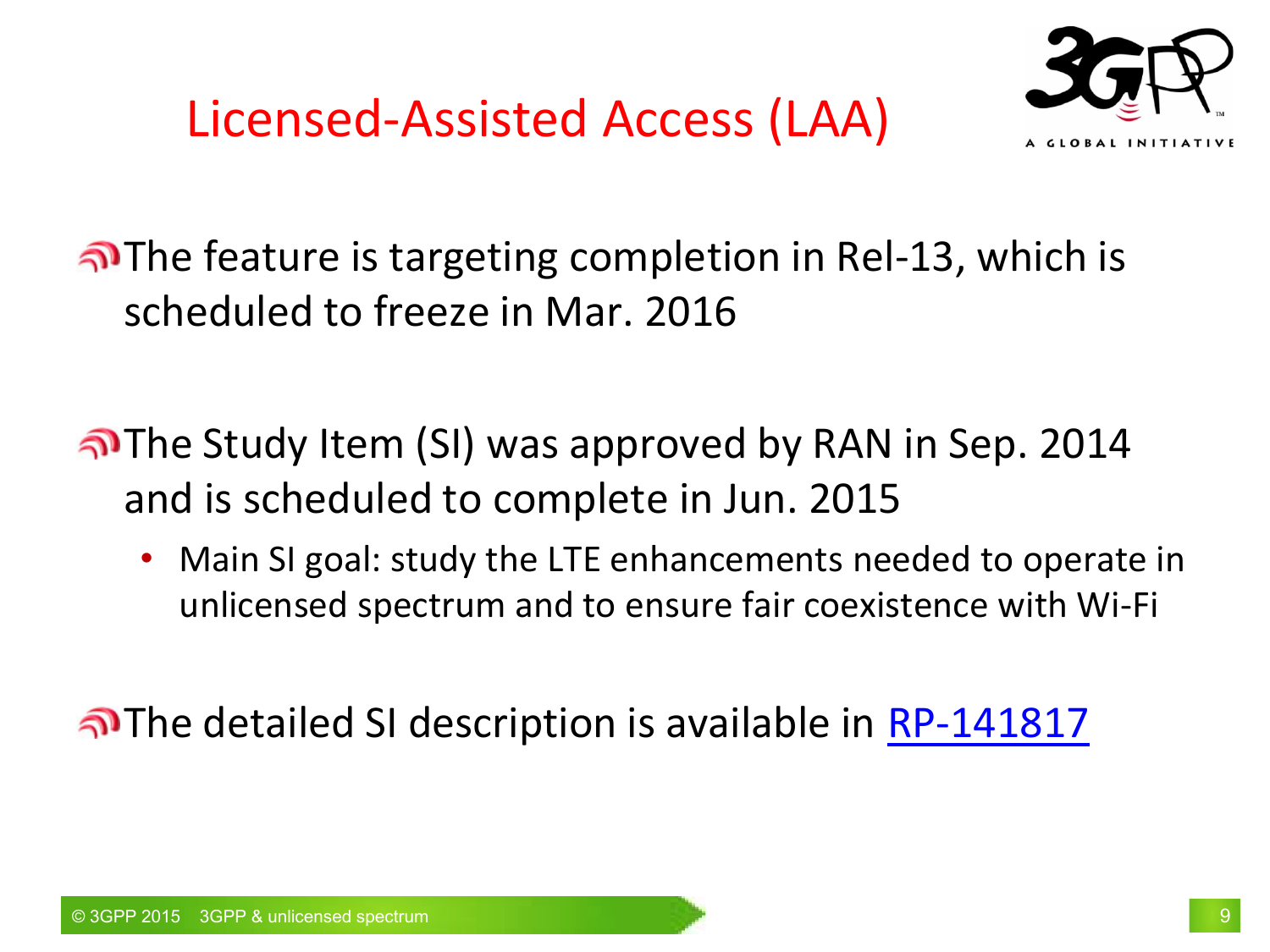# LAA SI: feasibility study



#### Started in RAN1 in Q4-14, with initial discussions on:

- Regulatory requirements
- Deployment scenarios
- Design targets & functionalities
- Coexistence evaluation & methodology
- The Latest version of the TR is available in [R1-145483](ftp://ftp.3gpp.org/tsg_ran/WG1_RL1/TSGR1_79/Docs/R1-145483.zip)
	- **Still in draft state** (hence not published yet by 3GPP)!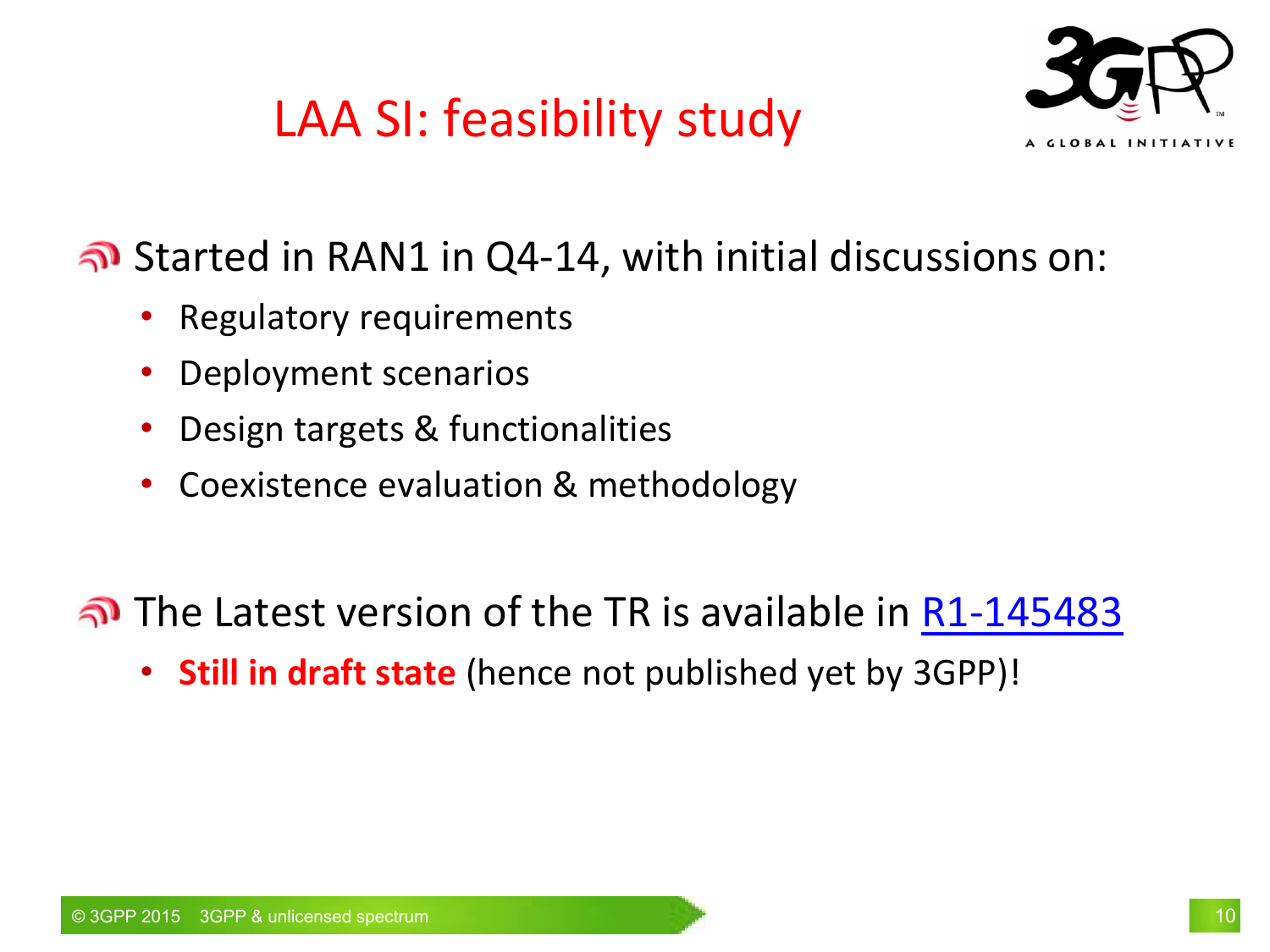LAA SI: regulatory aspects



Produced an overview of the regulatory requirements for unlicensed operation in 5 GHz

• See [R1-145483,](ftp://ftp.3gpp.org/tsg_ran/WG1_RL1/TSGR1_79/Docs/R1-145483.zip) Sec. 4

Different regional requirements emerged, in terms of power levels, channel sensing etc.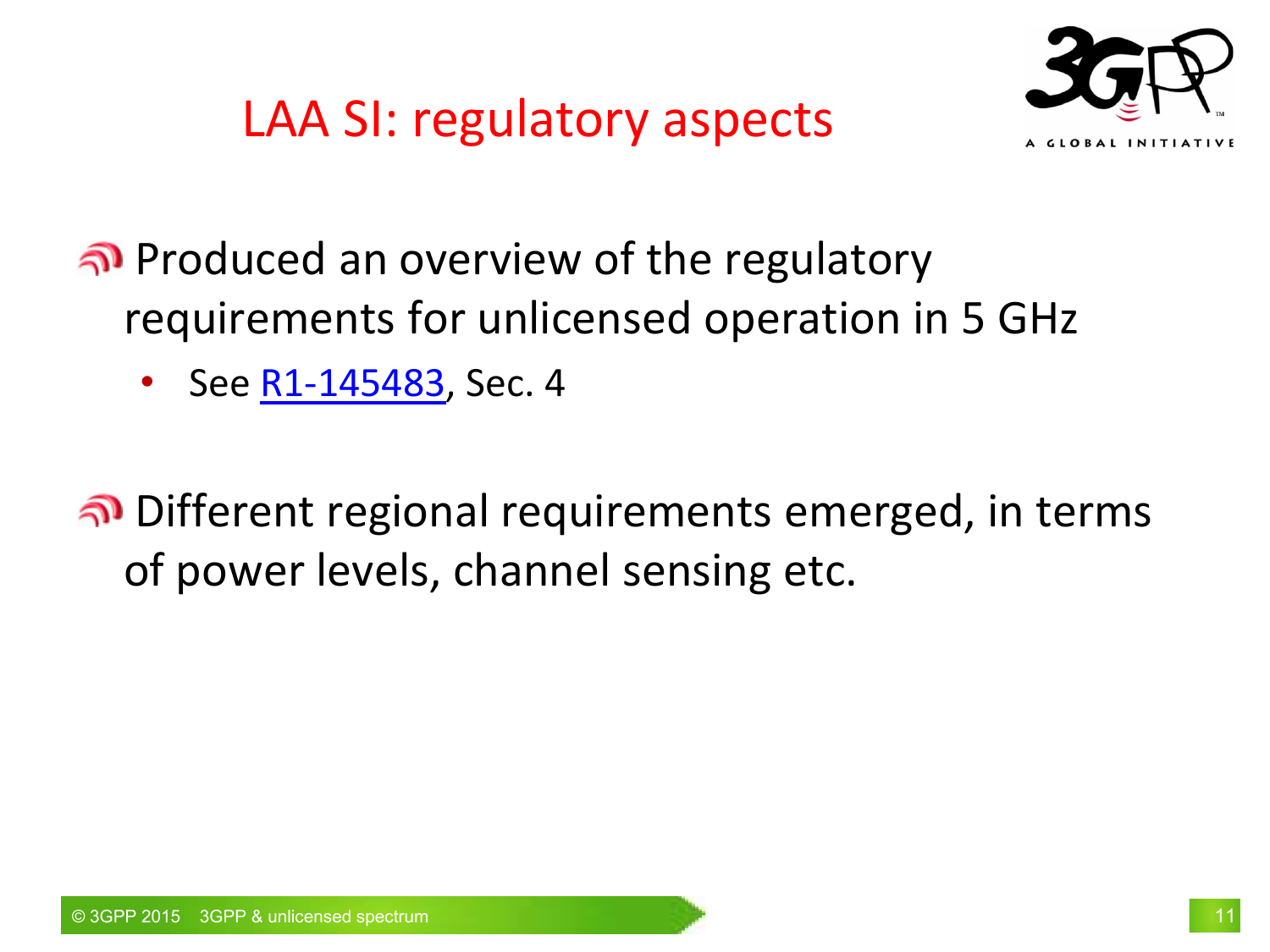

# LAA SI: deployment scenarios



- Scenario 1: Carrier Aggregation (CA) between licensed macro cell (F1) and unlicensed small cell (F3) ລົ
- Scenario 2: CA between licensed small cell (F2) and unlicensed small cell (F3) without macro cell coverage ุกิ
- Scenario 3: Licensed macro and small cell (F1), with CA between licensed small cell (F1) and unlicensed small cell (F3) ຈົນ
- Scenario 4: Licensed macro cell (F1), licensed small cell (F2) and unlicensed small cell (F3) ລົງ
	- CA between licensed small cell (F2) and unlicensed small cell (F3); If there is ideal backhaul between macro and small cell, there can be CA between macro cell (F1), licensed small cell (F2) and unlicensed small cell (F3); If dual connectivity is enabled, there can be dual connectivity between macro cell and small cell.

*Note: Scenario 2 and Scenario 4 will be used in the coexistence study as indoor and outdoor evaluation scenario, respectively.*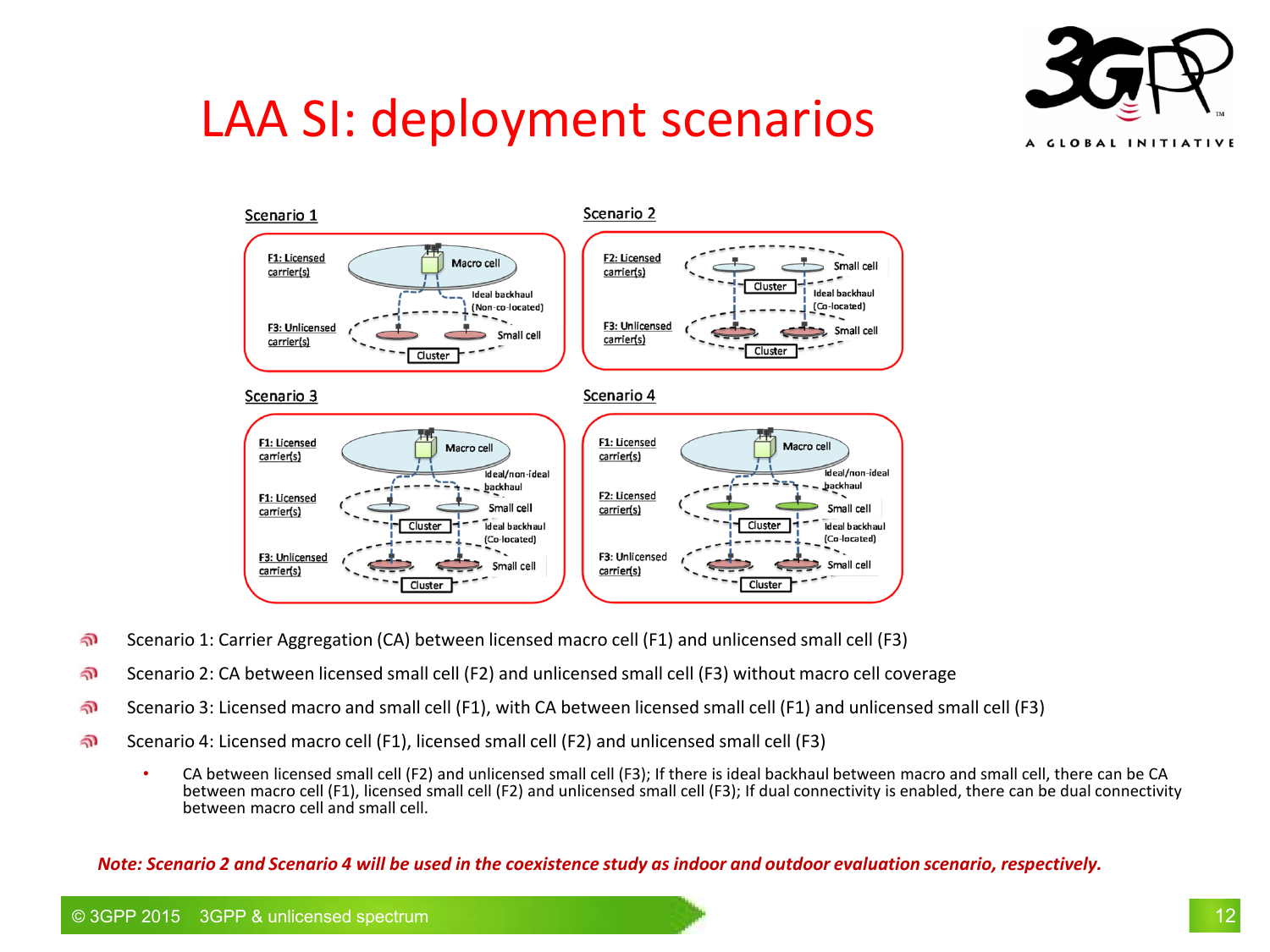# LAA SI: design targets & functionalities



- Agreed design targets:
	- Single global solution allowing compliance with any regional regulatory requirements
	- Effective and fair coexistence with Wi-Fi
	- Effective and fair coexistence among LAA networks deployed by different operators
- **Based on the above targets, it was agreed that at least the following** functionalities are required for LAA:
	- *1. Listen-before-talk* (Clear channel assessment)
	- 2. Discontinuous transmission on a carrier with limited maximum transmission duration
	- *3. Dynamic Frequency Selection* for radar avoidance in certain bands/regions
	- 4. Carrier selection
	- *5. Transmit Power Control*

*Note: not all functionalities may have a spec impact; not all functionalities would be mandatory for all LAA eNBs/UEs*

#### On **fair** coexistence with Wi-Fi ച

- Initial qualitative definition provided in the SI description:
	- *[…] LAA should not impact Wi-Fi services (data, video and voice services) more than an additional Wi-Fi network on the same carrier; these metrics could include throughput, latency, jitter etc. […]*
- Exact metrics to be defined in the coexistence study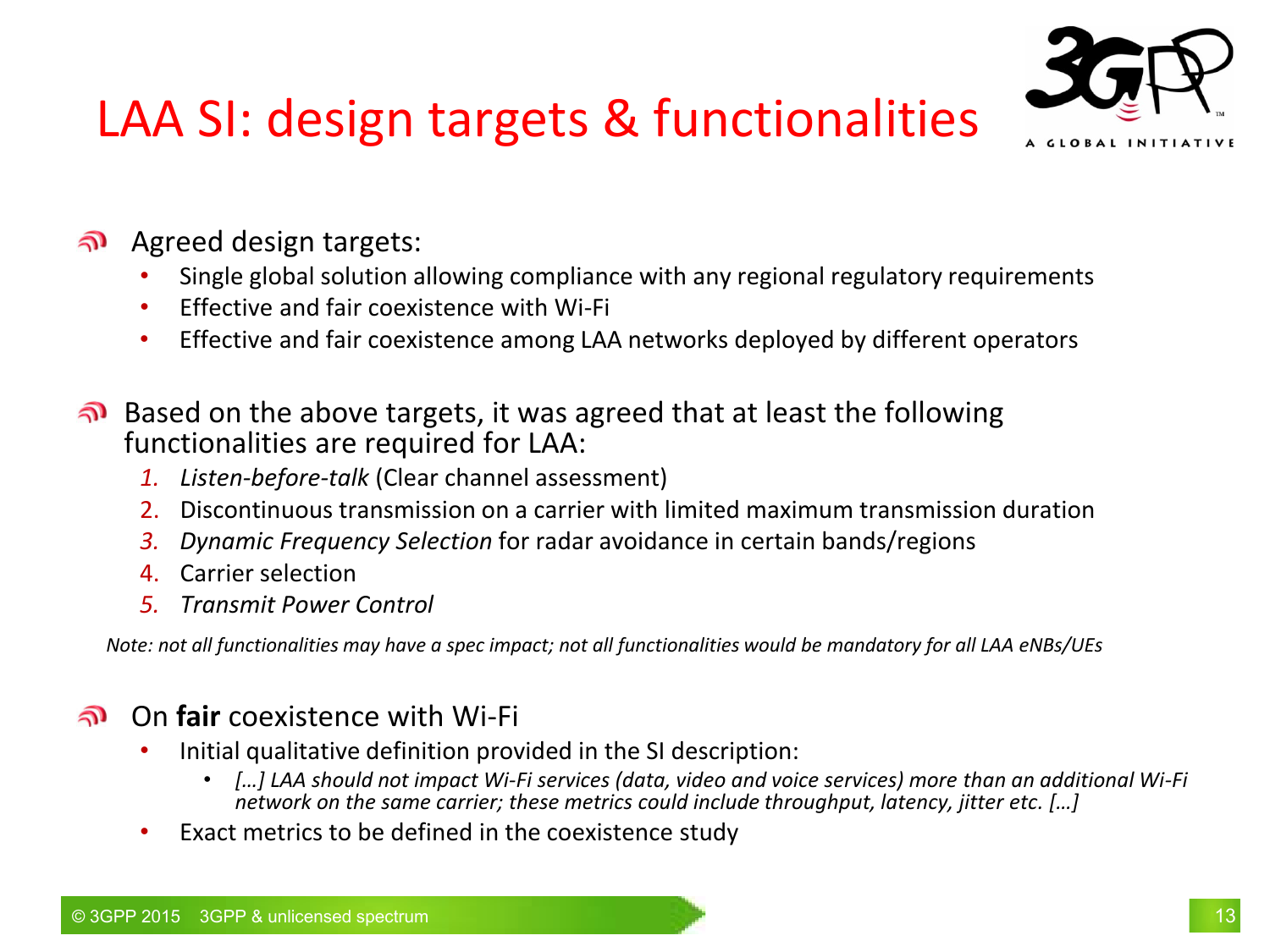



Established the initial evaluation scenarios and methodology

• More details on the initial assumptions for the evaluation methodology can be found in [R1-145483,](ftp://ftp.3gpp.org/tsg_ran/WG1_RL1/TSGR1_79/Docs/R1-145483.zip) Sec 8

#### Initial coexistence results expected to be discussed in H1-15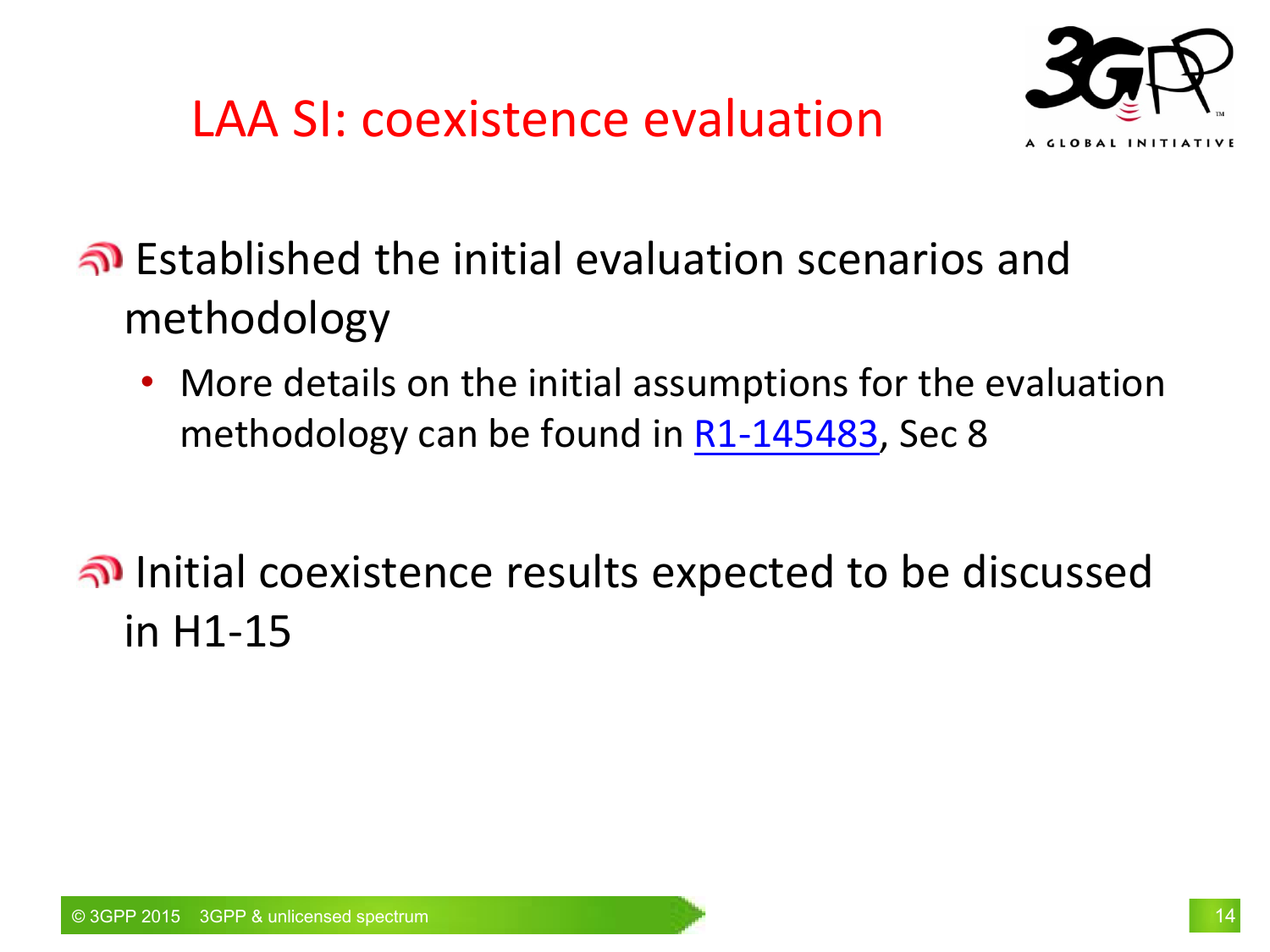

#### *Cooperation with IEEE*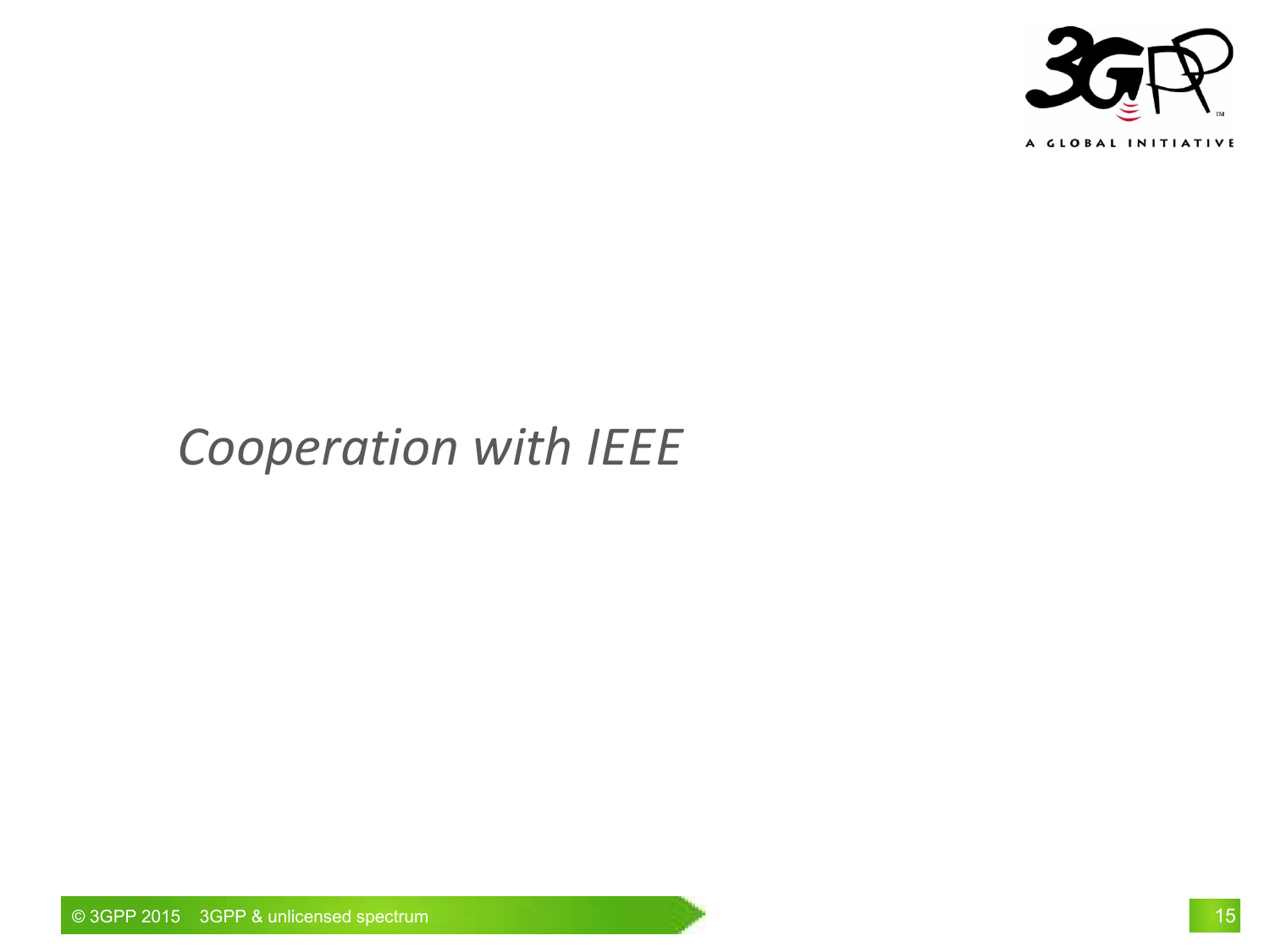



- **o** In general we welcome further cooperation with IEEE
- The Chairman of the IEEE 802 coexistence group recently gave RAN an interesting presentation on the lessons learned when dealing with unlicensed spectrum operations, [RP-141747](ftp://ftp.3gpp.org/tsg_ran/TSG_RAN/TSGR_66/Docs/RP-141747.zip)
- with this presentation we wanted to give you an early indication of where the LAA work is going (the work has just started)
	- We will be happy to come back and present the results of the coexistence analysis, once the feasibility study is completed
- Any feedback from IEEE 802 is welcome and will be taken into account in the regular 3GPP process
	- Lot of interested companies are members of both SDOs and can also contribute directly to 3GPP
- For instance, if IEEE had a standardized requirement on Wi-Fi to Wi-Fi coexistence performance that every Wi-Fi device has to meet, this could complement 3GPP coexistence evaluations
	- If so, a pointer to the corresponding IEEE specification(s) would be highly appreciated
	- This should include the case of uncoordinated networks